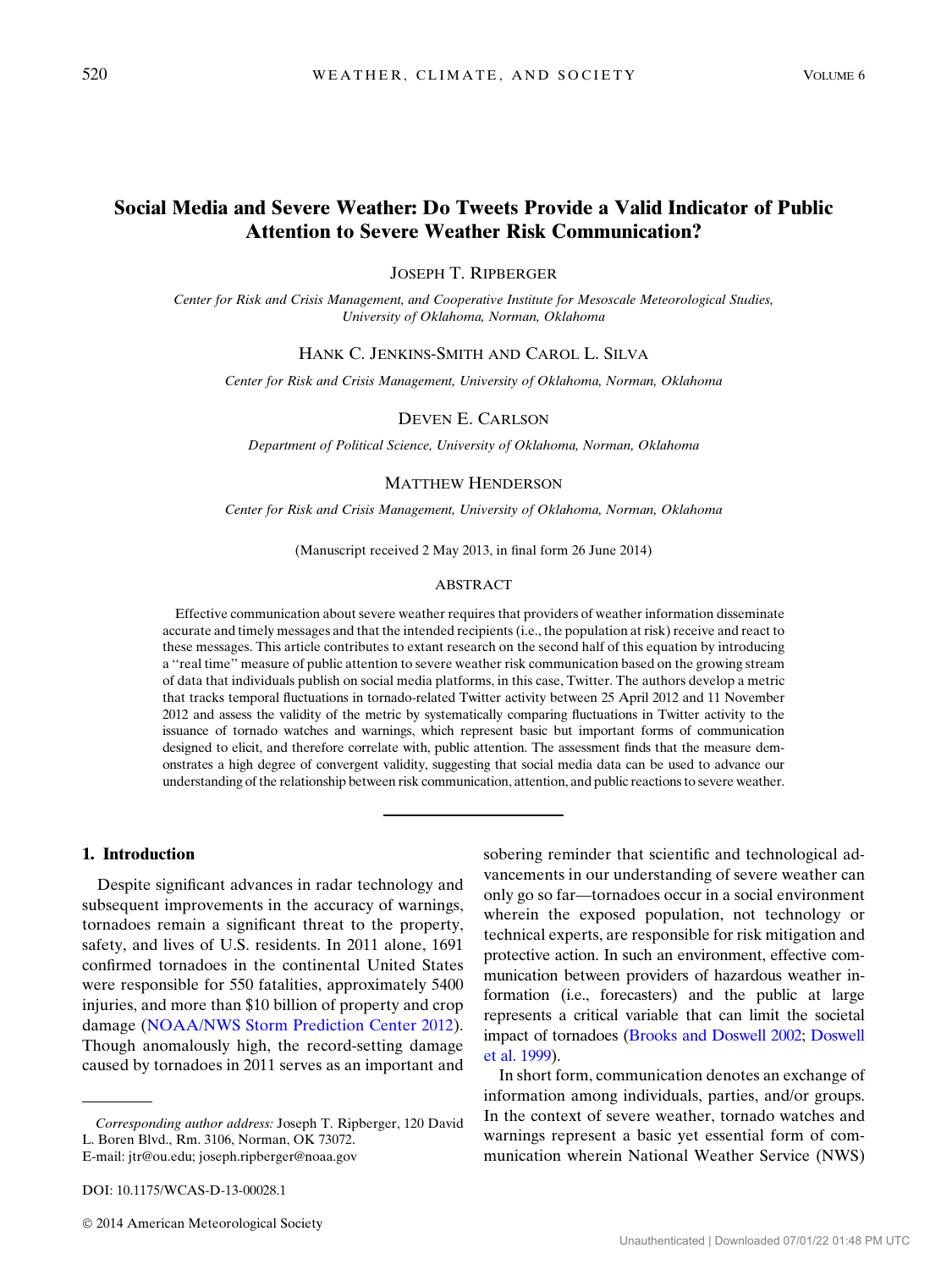forecasters inform a given population of the potential for (in the case of watches) or imminence of (in the case of warnings) tornado development. This communication is effective if the target population 1) is exposed to the information, 2) pays attention to it, and 3) understands it. It is ineffective if the target population does not receive, attend to, or comprehend the information being conveyed [\(Lindell and Perry 2012](#page-10-2)). In other words, the difference between effective and ineffective communication hinges upon exposure, attention, and comprehension, all three of which are preconditions for protective action behavior ([Lindell and Perry 2012\)](#page-10-2). People are unlikely to engage in the actions necessary to protect themselves from tornadoes (i.e., seek shelter) if they do not receive, attend to, or understand information, like tornado watches and tornado warnings, provided by weather professionals.

To date, researchers interested in public responses to severe weather have focused most of their efforts on the factors that influence message reception and comprehension. These efforts have yielded a number of important insights. For example, extant research on reception demonstrates that members of the public are significantly less likely to receive messages that are transmitted at nighttime ([Schmidlin et al. 1998](#page-10-3)). Other studies have found that minority and native Spanishspeaking populations are less likely to receive critical information about severe weather than nonminority and native English-speaking populations (e.g., [Ahlborn et al.](#page-9-1) [2012\)](#page-9-1). Scholars have also shown that linguistic, ethnic, and racial differences influence the extent to which people understand the information conveyed in warnings (e.g., [Aguirre 1988](#page-9-2); [Donner et al. 2012](#page-10-4)). In a separate but substantively similar line of research, scientists interested in comprehension have found that the content of the message itself can influence public comprehension. For example, people are more likely to understand messages about extreme or severe weather if they include information about the nature, location, guidance, time, and source of the hazard or risk (e.g., [Sorensen 2000\)](#page-10-5). Adding more complex information such as the probability of a particular event can also influence the likelihood that people will understand it (e.g., [Morss et al. 2008](#page-10-6); [Joslyn](#page-10-7) [and Savelli 2010](#page-10-7)).

Though useful, this research largely neglects the attention part of the effective communication equation. As a result, we know relatively little about the factors that influence public attention to messages issued by weather professionals. Who pays attention to tornado watches and warnings when they are issued? How does attention fluctuate across space and time? Do message content and/ or mode of delivery influence the extent to which people pay attention to information about severe weather? Scholars have yet to answer these and other important questions about public attention to severe weather communication for a variety of reasons, some of which involve data limitations. Simply put, researchers have neglected public attention because they have yet to develop an adequate measure of the concept. In an attempt to overcome this limitation, this paper proposes, develops, and validates a new indicator of public attention to severe weather communication that is based on the growing stream of ''real time'' data that members of the public publish on social media platforms, which in this case is Twitter.

# 2. Literature review

Public attention is an important concept that has attracted research from a variety of disciplines, ranging from public health and epidemiology to economics to political science. As such, scholars have developed a number of tools intended to measure the concept. Unfortunately, the subset of tools capable of measuring attention at the societal level, rather than the individual or small group level, is rather small and suffers from a number of significant limitations for analyzing realtime changes in attention. National and international surveys, which provide the most widely used indicators of attention, are useful but temporally static and conducted only periodically. They may tell us how many people are paying attention to something on a given day at a given time (or even a series of days/times if the survey is longitudinal in nature) but can tell us little about the day or the 5–10 min after a tornado watch or warning is issued, which is when fluctuations in attention are most likely to occur and possibly impact behavior.

Measuring attention at this level of temporal detail requires continuous and real-time data, which is difficult to collect via mainstream surveys, at least in the current environment. As such, researchers have directed their efforts toward the development of a new suite of tools that leverage the massive amount of information that members of the public transmit and/or broadcast via social media to measure fluctuations of public attention. The logic underlying such measures is rather simple—the more people talk about a particular issue, topic, or hazard  $(via Twitter, Facebook, Google+, and other social media)$ sites), the more likely it is that they are paying attention to it. Thus, increased discussion of an issue, topic, or hazard is thought to indicate increased attention.<sup>1</sup>

<sup>&</sup>lt;sup>1</sup> For similar research using Internet search query data, see [Ginsberg et al. \(2009\)](#page-10-8), [Wilson and Brownstein \(2009\),](#page-10-9) [Chan et al.](#page-10-10) [\(2011\),](#page-10-10) and [Scharkow and Vogelgesang \(2011\)](#page-10-11), and [Ripberger](#page-10-12) [\(2011\).](#page-10-12)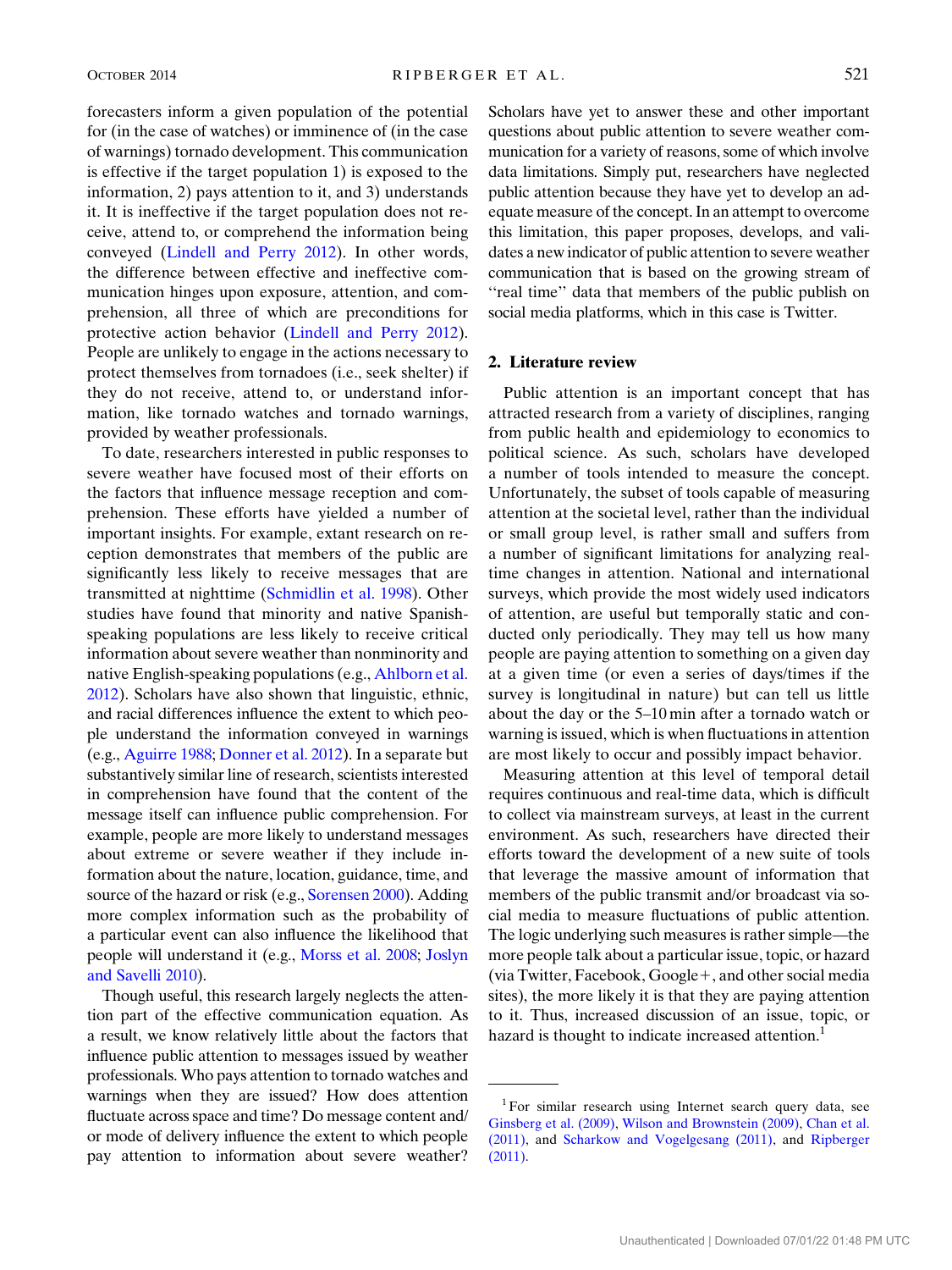[Chew and Eysenbach \(2010\)](#page-10-13), for instance, show that fluctuations in public posts on Twitter (tweets) provided a valid and useful indicator of public attention to the H1N1 pandemic that emerged in April 2009. Other researchers have arrived at similar conclusions—that public activity on social media (Twitter in the case of these studies) provides a real-time indicator of attention to issues such as norovirus (Velasco et al. 2011), influenza [\(Lampos and Cristianini 2010](#page-10-14)), swine flu ([Szomszor et al.](#page-10-15) [2012](#page-10-15)), political parties ([Tumasjan et al. 2010](#page-10-16)), and even earthquakes [\(Sakaki et al. 2010\)](#page-10-17). In light of these conclusions, we are optimistic that social media can be used to analyze public attention to severe weather communication. Before such analyses can proceed, however, we must step back and evaluate the reliability and validity of social media–based indicators of public attention to severe weather.

# 3. Data

To initiate this evaluation, we drew on methods used in the studies mentioned above to create an indicator of public attention to tornadoes—one type of severe weather—based on fluctuations in the number of tornado-related tweets posted on Twitter. To accomplish this, we developed a program that interfaces with Twitter's streaming application programming interface (API) to continuously collect and archive tweets that contain the word ''tornado.'' In addition to the text of each tweet, the program archives the set of metadata provided by Twitter about the tweet itself and the user that created it. With respect to the former, the program archives information such as the date and time that the tweet was published and the number of times it was ''retweeted'' (reposted by another Twitter user). With respect to the latter, the program archives additional provided details such as the username of the author of each tweet, the user description and URL (link) the user has posted (when available), the number of people who follow that user, and the latitude and longitude of the user when they published the tweet (when available).<sup>2</sup>

Between 25 April and 11 November 2012, we used this program to collect and archive 3 030 919 tweets (and associated metadata) that were published by 1 747 541 different Twitter users, where 75.6% of these users contributed a single tweet, 89.7% published two or fewer tweets, and 94.4% of them produced three or

fewer tweets containing the word tornado during this time period. In other words, the vast majority of users responsible for the tweets we collected published less than four tweets during the time period of our analysis, suggesting that most of them are infrequent commenters on this sort of severe weather. However, a small portion of the users responsible for these data posted a relatively large number of tweets about tornadoes during this time period. For example, ''Tornado Alerts'' (an account managed by Simple Weather Alert, which broadcasts NWS alerts to various communities around the county) contributed 3390 tweets, making them the most active user in this database. Despite this seemingly large number, frequent commenters are responsible for a relatively small portion of the total tweets about tornadoes during this time period. The top 25 commenters posted a total of 35 095 tweets, which is less than 1.2% of the 3 030 919 tweets contained in this database. This indicates that the overwhelming majority of tweets we collected during this time period came from users that rarely comment about tornadoes, which lends preliminary credence to the notion that these data capture ''public'' rather than ''expert'' reflections on severe weather. On top of this, our decision to collect and examine tweets that contain the word ''tornado'' undoubtedly biases the data toward people who use the root word ''tornado'' when discussing tornadoes (i.e., English-, Spanish-, and Portuguesespeaking populations).

Having briefly discussed the Twitter users responsible for publishing the more than 3 million tweets contained in our dataset, [Fig. 1](#page-3-0) illustrates the temporal variation in the tweets they posted. $3$  As shown in the figure, Twitter users published an average of 15 952 tweets containing the word ''tornado'' per day (24-h UTC period) during this time period. In terms of tweets posted, the most active days were 8 September, 1 June, and 18 September 2012, when users posted 141 975, 114 489, and 101 574 tweets containing the word tornado, respectively. The least active days were 18 July and 27 April 2012, when users posted 4115 and 5414 tweets, respectively.

This brief description of our database demonstrates that the tweets we have collected: 1) generally consist of public rather than expert comments on severe weather and 2) vary rather substantially—in terms of frequency—over time. These findings are consistent with our contention that tornado-related Twitter activity

 $2$ The collection of these data and the protection of the user identity are undertaken using a protocol approved by the University of Oklahoma Internal Review Board for the protection of human subjects.

 $3$  Note that the "blank" spots in [Fig. 1](#page-3-0) represent days when our program was unable to collect and archive Twitter data because of errors in the data collection process. In most instances, these errors were caused by interruptions in our access to Twitter's API. In the analysis that follows, data associated with these days are coded as missing (NA).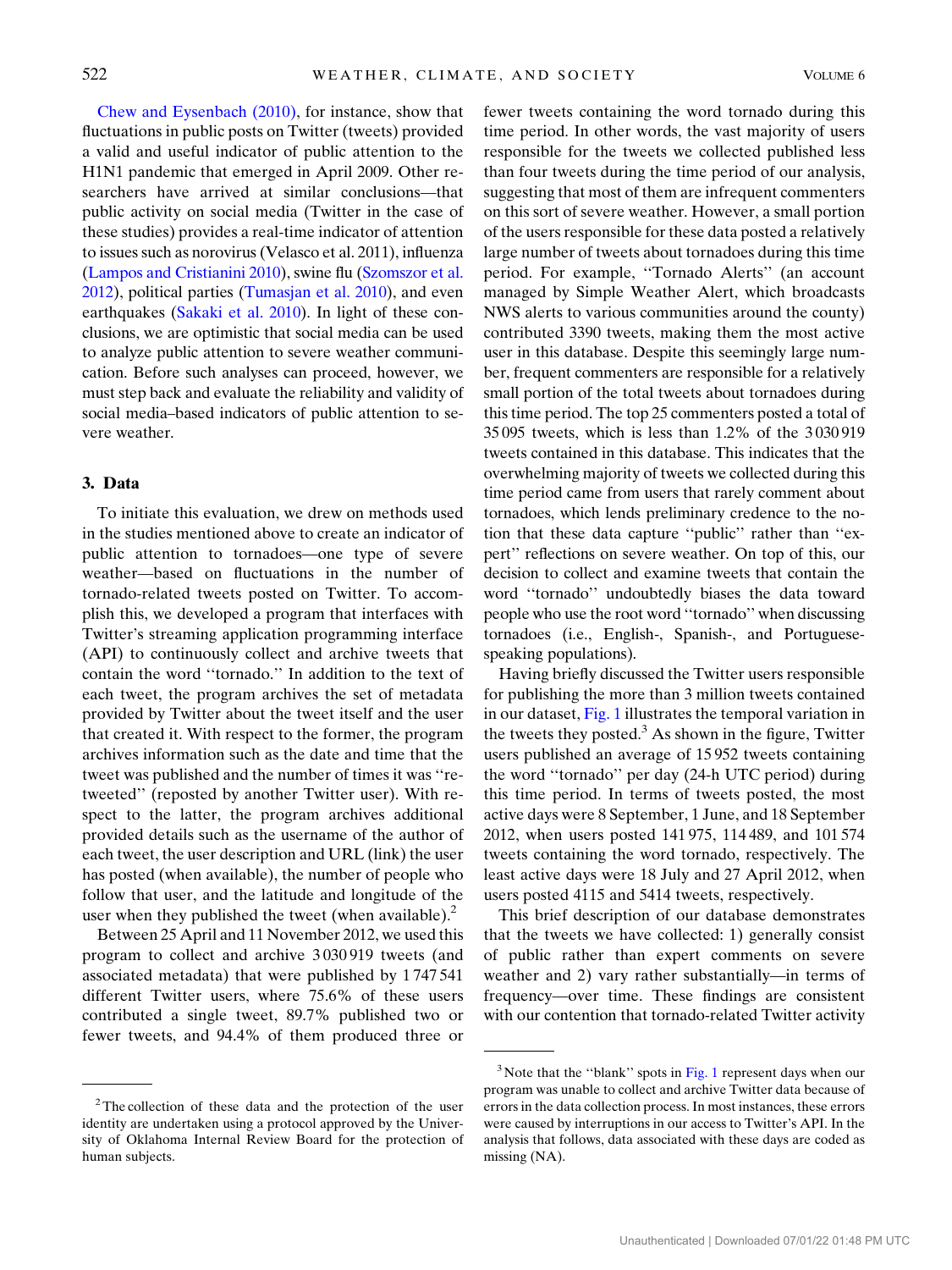<span id="page-3-0"></span>

FIG. 1. The number of daily tweets containing the word ''tornado'' published between 25 April and 11 November 2012.

may provide a useful indicator of public attention to severe weather. But does it provide a valid indicator of public attention to severe weather communication?

#### 4. Research design and analysis

To answer questions of this kind, researchers generally rely on a battery of validity tests that gauge the extent to which a newly proposed indicator accurately measures the concept that the analyst is attempting to capture. The easiest and best type of validity test simply compares the indicator against observations of the underlying concept. A new indicator is valid if it accurately measures the concept. Unfortunately, social scientists work in a world where it is difficult if not impossible to collect objective observations about an underlying concept. Doing so would require that we ''get into the heads'' of individual people and document whether or not they are paying attention to a given message at a given point in time. Given the impractical nature of this task, social scientists almost always conduct indirect assessments of validity by comparing a new measure against observable phenomena that are theoretically related to the latent construct that one is trying to measure. If the new measure is systematically related to the phenomena in a way that is consistent with the theory, one can reasonably conclude that the new measure is valid.

In this project, we assess the validity of the indicator we have proposed by systematically comparing ''tweets'' about tornadoes to two types of risk communication tornado watches and tornado warnings—that are designed to provoke public attention to this sort of severe weather. We accomplish this by comparing the number of watches and warnings issued—and the number of people impacted by those watches and warnings on a given day—to the number of tweets containing the word ''tornado'' that were published on that day. If tweets provide a valid indicator of public attention to severe weather communication, then daily tweet counts will be positively associated with the number of warnings/watches issued, as well as with the number of people affected by those watches and warnings. Moreover, if our measure is valid, then tornado-related Twitter activity should be sensitive to the differential severity and urgency associated with watches and warnings. Relative to watches, tornado warnings communicate greater risk, which means that they should theoretically stimulate higher levels of attention. [Table 1](#page-3-1) provides descriptive

| TABLE 1. Descriptive statistics. |  |  |
|----------------------------------|--|--|
|----------------------------------|--|--|

<span id="page-3-1"></span>

|                                               | Min  | Mean     | Median   | Max    | Std dev  |
|-----------------------------------------------|------|----------|----------|--------|----------|
| Number of tweets                              | 4115 | 15952.21 | 12061.50 | 141975 | 15383.66 |
| Number of watches                             |      | 0.44     |          |        | 0.98     |
| Number of warnings                            |      | 5.50     |          | 56     | 8.96     |
| Population affected by watches (in millions)  |      | 1.76     |          | 55.79  | 5.69     |
| Population affected by warnings (in millions) |      | 0.26     | 0.03     | 8.71   | 0.85     |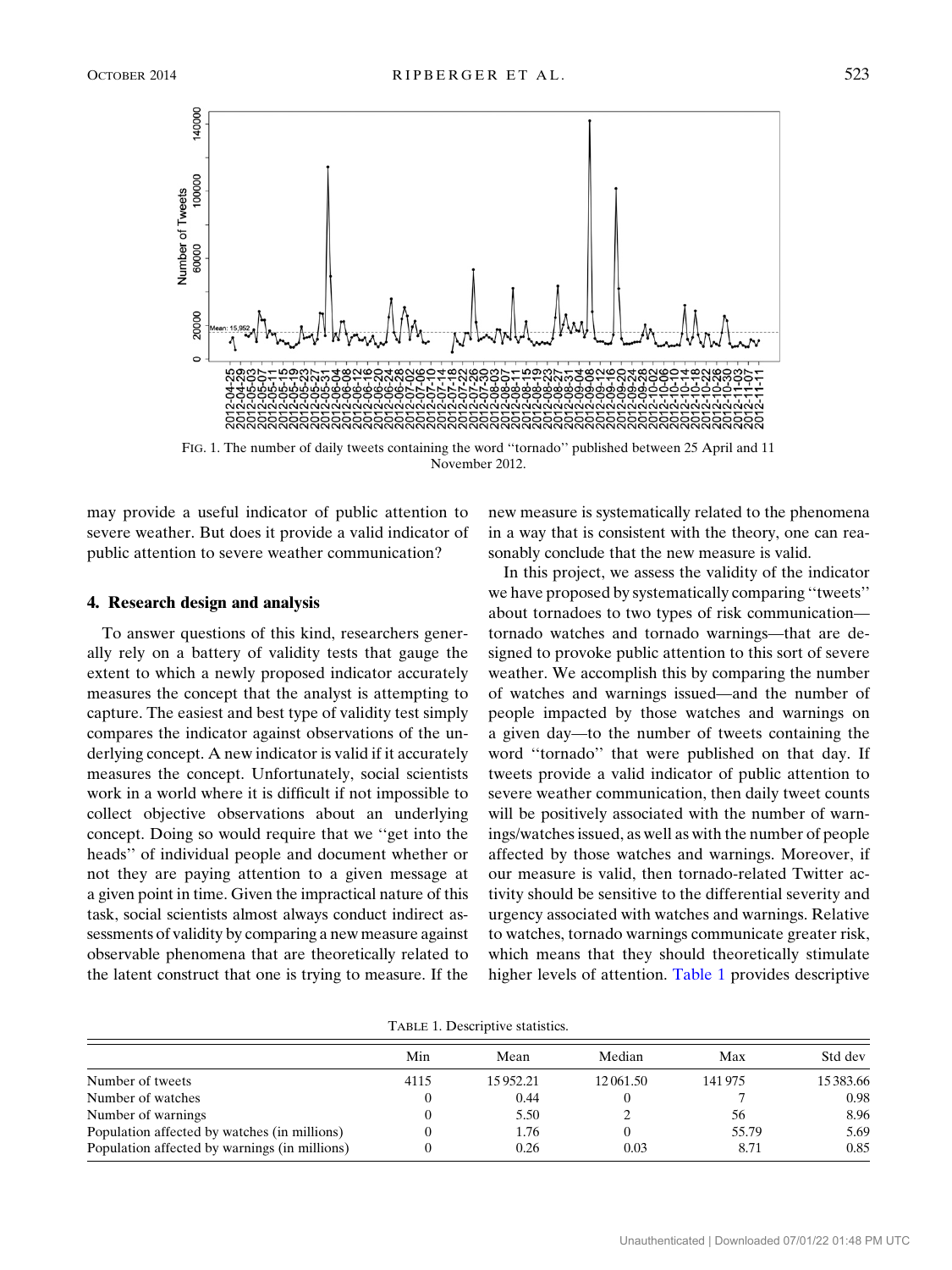statistics for number of tweets, watches, and warnings as well as affected population.

# a. Analytical procedure

To compare the number of tweets posted on a given day against the number of tornado watches and warnings that were issued and the number of people affected, we compiled a database containing daily measures of the following variables: number of tweets containing the word ''tornado,'' number of tornado watches issued by the Storm Prediction Center (total  $n = 89$  watches), and number of tornado warnings issued by stormbased polygon (total  $n = 1105$  warnings). (Data on tornado warnings were collected using the NWS Watch/Warning Archive compiled and maintained by the Iowa Environmental Mesonet, which is accessible via [http://mesonet.agron.iastate.edu/request/gis/watchwarn.](http://mesonet.agron.iastate.edu/request/gis/watchwarn.phtml) [phtml.](http://mesonet.agron.iastate.edu/request/gis/watchwarn.phtml)) Then we estimated the total number of people affected per watch and warning issued each day. These estimates are relatively easy to calculate for tornado watches—we simply matched each county that was included in a watch to the most recent (2011) county-level population estimates provided by the U.S. Census Bureau and then aggregated by day (total  $n = 354\,697\,498$ people; census data available at [http://quickfacts.census.](http://quickfacts.census.gov/qfd/download_data.html) [gov/qfd/download\\_data.html\)](http://quickfacts.census.gov/qfd/download_data.html). Storm-based warnings, by comparison, do not align with political boundaries (i.e., counties), which made it more difficult to estimate the number of people affected by a given warning. Nevertheless, we proceeded by overlaying storm-based warning polygons on to a 2.5-arc-min grid that contains population estimates (via the 2010 U.S. Census) in each cell. (The grid we used was produced and distributed by the Columbia University Center for International Earth Science Information Network and is available at [http://](http://sedac.ciesin.columbia.edu/data/set/gpw-v3-population-count-future-estimates) [sedac.ciesin.columbia.edu/data/set/gpw-v3-population](http://sedac.ciesin.columbia.edu/data/set/gpw-v3-population-count-future-estimates)[count-future-estimates.](http://sedac.ciesin.columbia.edu/data/set/gpw-v3-population-count-future-estimates)) If a cell in the grid was inside or on the line of a warning polygon, then the population estimate associated with that cell was extracted and added to the population estimates associated with other cells that were inside or on the line of the same polygon. After repeating this process for each warning, we aggregated by day to estimate the total number of people affected per warning on each day that we included in our analysis (total  $n = 51816954$  people). To facilitate interpretation, we scaled these estimates by dividing both ''population affected'' variables by 1 000 000.

After collecting, calculating, and compiling these data, we used them to estimate two sets of negative binomial regression models. The first set of models regress daily tweet counts on the number of watches and warnings issued per day between 25 April 2012 and 11 November 2012. If tweets provide a valid indicator of public attention to severe weather risk communication, we should find that these signals exert a strong and positive effect on Twitter activity. On days when there were a large number of tornado watches and/or warnings issued, we should see a correspondingly high number of tweets. On days when there were fewer tornado watches and/or warnings, by comparison, Twitter traffic should be less pronounced. The second series of models predict daily tweet counts as a function of the number of people affected by watches and warnings each day (in millions). Again, if Twitter activity provides a valid indicator of public attention to messages about severe weather, then the number of people affected by watches and warnings will exhibit a strong and positive relationship with tornado-related Twitter activity; on days when a large number of people were impacted by watches and/or warnings, the number of tornado-related tweets should be high, relative to the days when fewer people were affected.4

We used negative binomial regression to estimate these models because the outcome variable (tweets per day) is a zero-censored count variable. When modeling variables of this sort, analysts generally use Poisson regression if the conditional mean and variance are roughly equivalent (equidispersion) and negative binomial regression if the model exhibits signs of overdispersion [\(Greene 2011\)](#page-10-18). In this case, our models exhibited signs of overdispersion<sup>5</sup> so we used the following formulation of negative binomial regression to estimate our models:

$$
P(y \mid \mu[x_i], \theta) = \frac{\Gamma(y_i + \theta)}{y! \Gamma(\theta)} \left(\frac{\theta}{\theta + \mu[x_i]}\right)^{\theta} \left(\frac{\mu[x_i]}{\theta + \mu[x_i]}\right)^{y},
$$

where y is the outcome variable (tweets per day),  $\mu$  is the conditional mean,  $\theta$  is the dispersion parameter, and  $\Gamma$  represents the gamma function from which  $\theta$  is drawn. Consistent with standard practice, we fit these models using maximum likelihood estimation (MLE) that, in addition to the conditional mean, estimated the dispersion parameter  $(\theta)$  used to fit each model. Each model converged upon a solution after a single iteration.

<sup>4</sup>Like most regression techniques, negative binomial regression models are sensitive to autocorrelation and nonlinearity. To ensure that our models were robust to these sensitivities, we specified a number of alternative models that included 1- and 2-day distributed lag terms and a variety of transformed and polynomial terms. These additions did not improve the fit of the models, which

suggests that they are robust to these sensitivities.<br><sup>5</sup>We used the regression-based tests outlined by [Cameron and](#page-10-19) [Trivedi \(1990\)](#page-10-19) to test for overdispersion.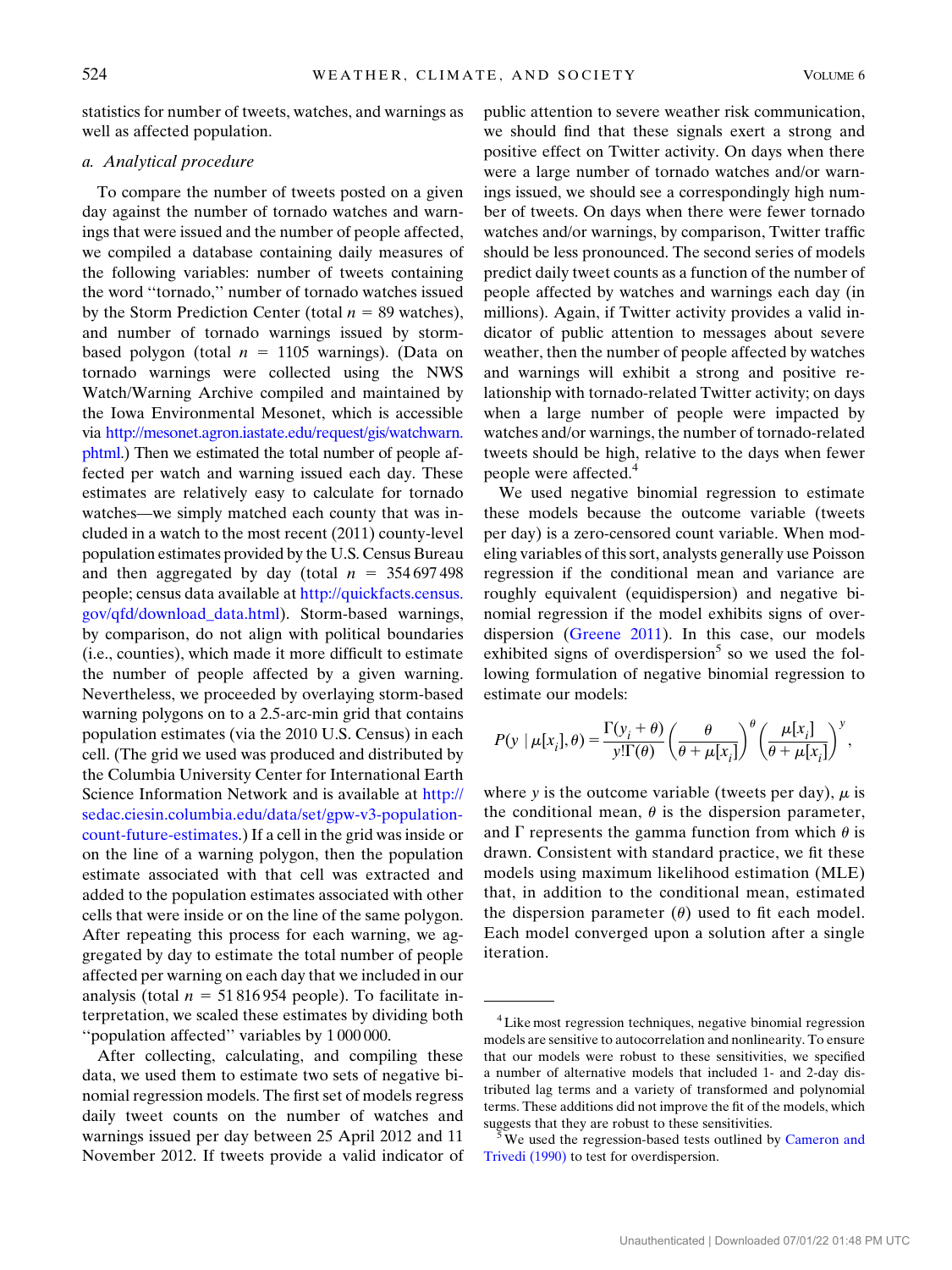<span id="page-5-0"></span>

FIG. 2. A temporal comparison of daily tweet counts and the number of tornado watches issued and tornado warnings issued.

#### b. Findings

[Figure 2](#page-5-0) plots daily watch, warning, and tweet counts against one another over time. This figure reveals preliminary support for the supposition that daily tweet counts correspond with the number of tornado watches and warnings issued on a given day.

Unfortunately, visual inspection can be deceiving the human eye has a tendency to seek out and therefore overestimate the occurrence of patterns within a given set of data. As such, we subjected these relationships to the more rigorous set of statistical tests described above. The results are summarized in the first three columns of [Table 2](#page-5-1). Model 1 provides results of a regression of daily tweet counts on daily watch counts, whereas model 2 presents results of a regression of tweet counts on warning counts and model 3 contains results of a regression of tweet counts on both watch and warning counts, so as to estimate the independent effect of warnings on Twitter activity when controlling for the number of watches issued on a given day (and vice versa).

As expected, the positive and statistically significant coefficients listed in models 1, 2, and 3 indicate that increases in the number of watches and warnings issued on a given day are independently and jointly associated with increases in the number of tornado-related tweets posted on that day. When both parameters are included in the model (model 3), each watch issued on a given day increased tweet rates by a factor of 1.19 (19.46%), whereas each warning increased tweet rates by a factor

<span id="page-5-1"></span>TABLE 2. Negative binomial regression models predicting daily tweet counts. Values represent the coefficients and standard errors (in parentheses) derived from six different negative binomial regression models that were fitted using MLE; the outcome variable in all six models is tweets per day and the predictor variables are listed on the left side of the table.  $AIC = Akaike$  information criterion; BIC = Bayesian information criterion.

| Predictor                                        | Model 1         | Model 2         | Model 3         | Model 4         | Model 5         | Model 6         |
|--------------------------------------------------|-----------------|-----------------|-----------------|-----------------|-----------------|-----------------|
| Number of watches                                | $0.310*(0.035)$ |                 | $0.178*(0.044)$ |                 |                 |                 |
| Number of warnings                               |                 | $0.038*(0.004)$ | $0.024*(0.005)$ |                 |                 |                 |
| Population affected by<br>watches (in millions)  |                 |                 |                 | $0.060*(0.005)$ |                 | $0.031*(0.006)$ |
| Population affected by<br>warnings (in millions) |                 |                 |                 |                 | $0.429*(0.037)$ | $0.271*(0.040)$ |
| Intercept                                        | $9.481*(0.039)$ | $9.405*(0.041)$ | $9.392*(0.039)$ | $9.485*(0.033)$ | $9.486*(0.034)$ | $9.450*(0.031)$ |
| AIC                                              | 3894.091        | 3894.558        | 3874.598        | 3851.371        | 3859.893        | 3818.649        |
| BIC                                              | 3903.832        | 3904.299        | 3887.586        | 3861.112        | 3869.634        | 3831.637        |
| Dispersion<br>parameter $(\theta)$               | 4.248           | 4.238           | 4.720           | 5.241           | 5.025           | 6.230           |
| Number of cases                                  | 190             | 190             | 190             | 190             | 190             | 190             |

\* *p* value  $< 0.001$ .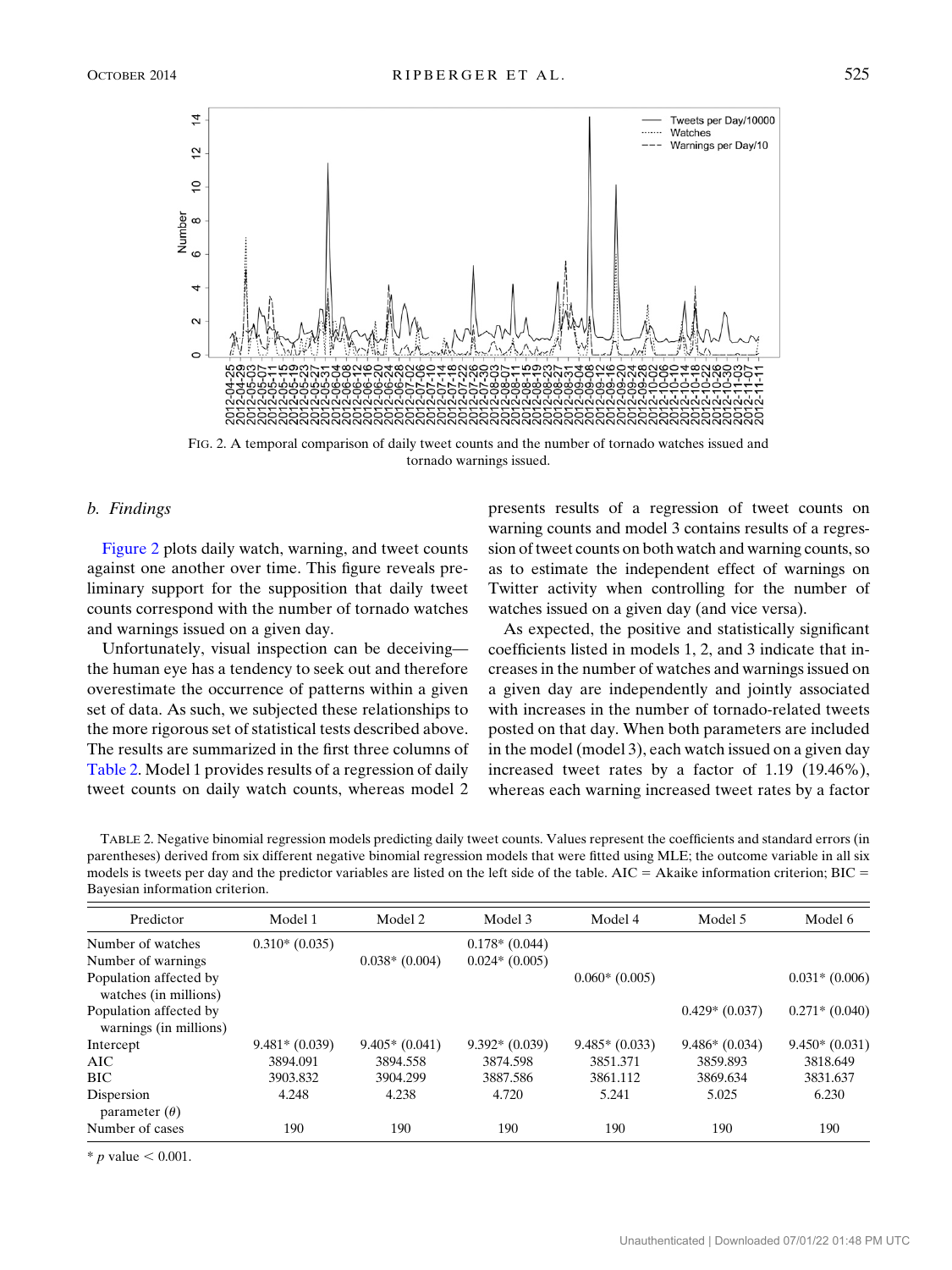<span id="page-6-0"></span>

FIG. 3. A temporal comparison of daily tweet counts and the number of people affected by tornado watches and tornado warnings.

of  $1.02$  (2.43%).<sup>6</sup> To add some perspective, model 3 predicts that Twitter users will publish approximately 11 992 tweets containing the word ''tornado'' on ''nonactive'' days where no tornado watches and no tornado warnings are issued; 16 151 tweets on a ''moderately active'' day where a single watch and five warnings are issued; and 27 262 tweets on ''highly active'' days, where three watches are issued by the Storm Prediction Center and 12 warnings are issued by NWS forecast offices.

Having analyzed the relationship between daily watch, warning, and tweet counts, we turn now to the number of people affected by watches and warnings each day. Again, [Fig. 3](#page-6-0) lends preliminary but insufficient support for the notion that the number of people affected by watches and warnings on a given day will—if tweets provide a valid indicator of public attention correspond with the number of tornado-related tweets that day.

To further analyze these patterns, we subjected the relationships depicted in [Fig. 3](#page-6-0) to the statistical comparisons summarized in models 4, 5, and 6 of [Table 2.](#page-5-1) Model 4 presents results of a regression of daily tweet counts on the estimated number of people affected by watches each day (in millions), model 5 provides results of a regression of tweet counts on the number of people affected by warnings (in millions), and model 6 contains results of a regression of tweet counts on the estimated number of people affected by watches and warnings (in millions).

Again, the positive and statistically significant coefficient estimates listed in models 4, 5, and 6 indicate that increases in the number of people affected by watches and warnings are independently and jointly associated with increases in tornado-related tweets. Each unit increase—corresponding to one million people—in the number of people affected by tornado watches in a given day increases tweet rates by a factor of 1.03 ( $\sim$ 3.2%). The same unit increase in the number of people affected by warnings increases tornadorelated Twitter activity by a factor of 1.31 ( $\sim$ 31.9%). To provide some perspective on the substantive magnitude of this difference, model 6 predicts that approximately 13 527 tweets will be published on an average ''watch only day'' where 2 000 000 people are affected by tornado watches and no one is affected by tornado warnings. This number increases to 21 872 tweets on an average ''warning only day'' where the same number of people are affected by warnings and no one is affected by watches. This difference is unsurprising given the differential urgency associated with tornado watches and warnings. Relative to watches, tornado warnings communicate greater risk, which should—and do correspond with higher levels of public attention.

# c. Follow-up analysis and findings

The preceding analysis demonstrates that the number of tweets containing the word ''tornado'' in a given day increases with the number of tornado watches and warnings issued on that day and with the number of people affected by those forms of risk communications; it also makes clear that the relationship between Twitter activity and tornado warnings is more pronounced than the

<sup>6</sup> Incident rate ratios were calculated by exponentiating the coefficients in the model.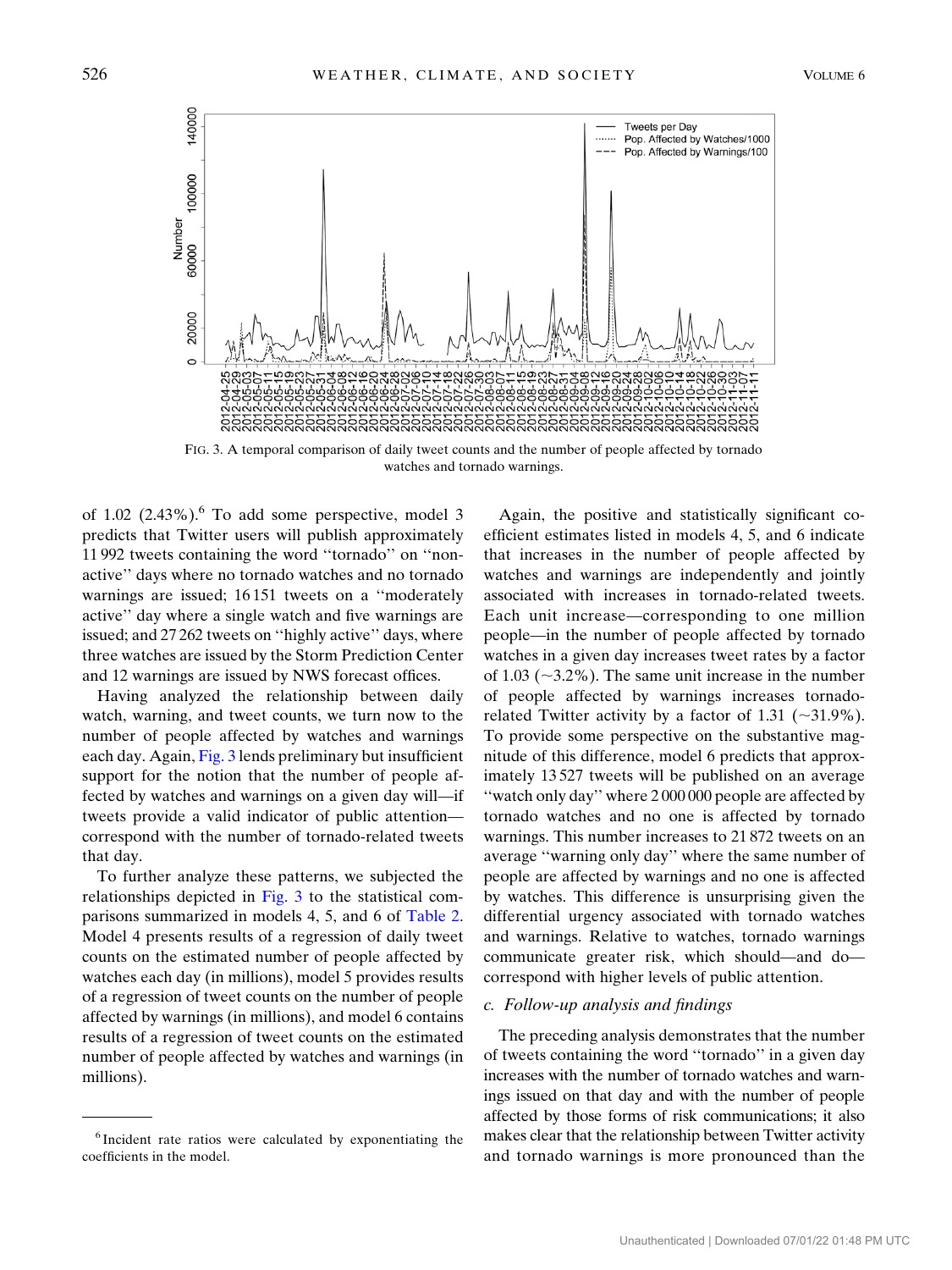relationship between tweets and tornado watches, a less urgent form of risk communication. These findings are consistent with our contention that these messages can be used to monitor public attention to severe weather communication. However, the preceding analysis does not rule out the possibility that the spikes in Twitter activity were caused by tornadoes themselves rather than the watches and warnings that were generally issued before the tornadoes occurred. Thus, it could be that tornado-related Twitter activity provides a valid measure of public attention to the hazard itself, not the risk communication that precedes it. To assess this possibility, we perform two additional sets of analyses.

In the first set, we estimate two negative binomial regression models that expand upon the models 3 and 6 in [Table 2](#page-5-1) by statistically controlling for the occurrence of tornadoes. We accomplish this by 1) adding an indicator of daily tornado count to the model presented in model 3, which (as specified) models daily tweet count as a function of the number of tornado watches that were issued on that day and the number of warnings issued, and 2) adding a measure that documents the number of people affected by tornadoes on a given day (in millions) to the model presented in model 6, which (as specified) predicts daily tweet count as a function of the number of affected by tornado watches and warnings each day. (Data on tornadoes were collected using the Severe Weather Database compiled and maintained by the Storm Prediction Center, which is accessible via [www.](http://www.spc.noaa.gov/wcm/#data) [spc.noaa.gov/wcm/#data](http://www.spc.noaa.gov/wcm/#data).) To approximate the number of people affected by tornadoes on a given day, we began by overlaying tornado segments onto the same 2.5-arc-min population grid that we used to approximate the number of people affected by storm-based warnings. If a tornado segment intersected a cell in the grid, then the population estimate associated with that cell was extracted and added to the population estimates associated with other cells that the tornado segment intercepted. After repeating this process for each tornado, we aggregated by day and then divided that number by 1 000 000 to estimate the total number of people affected by tornadoes on each day (in millions) that we included in our analysis (total  $n = 1553 444$  people). If tornadoes, rather than watches or warnings, were responsible for the spike in tweets on days where watches and warnings were issued, then the coefficients associated with tornadoes will be positive and statistically significant while the watch and warning coefficients would be rendered insignificant. The reverse would be true if watches and/ or warnings, as opposed to tornadoes, were responsible for the increases in tornado-related Twitter activity. Finally, it could be the case that the three variables watches, warnings, and tornadoes—prompted independent levels of Twitter activity. It could be, for example, that watches elicit a nominal level of activity, warnings prompt significantly more, and then tornadoes prompt some number of tweets beyond that attributable to the prestorm communication. If this is the case, then the coefficients associated with all three sets of variables will be positive and statistically significant.

''Controlling'' for the occurrence of tornadoes represents a statistical approach to disentangling the causal relationship between tweets, watches, warnings, and tornadoes. Though useful, a compelling research design is often more persuasive than a statistical solution to problems of this sort. Thus, the second set of follow-up analyses represent research design solutions that leverage the fact that a substantial portion of tornado watches and warnings are false alarms—they are issued but not accompanied by the occurrence of a tornado. For our purposes, these days are significant because we can be reasonably confident that tornado-related tweets that were published on these days were prompted by something other than tornadoes, such as the communication that preceded them.

To explore this possibility, the second set of follow-up analyses re-estimate models 3 and 6 in [Table 2](#page-5-1); this time, however, we restrict our analytic sample to two types of days—those on which there were no tornado watches, tornado warnings, or tornadoes  $(n = 50)$  and those on which at least one warning was issued but no watches were issued and no tornadoes occurred ( $n = 36$ ). Doing so allows us to isolate the effect of tornado warnings on Twitter activity by removing the potentially confounding influence of watches and tornadoes. Positive and statistically significant relationships between daily tornado warning counts, the number of people affected by those warnings, and Twitter activity would provide strong evidence that warnings—not watches or tornadoes are responsible for increases in the number of tweets published that contain the word ''tornado.'' In theory, one could use a similar procedure to estimate the independent effects of watches on daily tweet counts. Unfortunately, the number of days on which at least one tornado watch was issued but no warnings were issued and no tornadoes occurred is too small to produce a reliable estimate  $(n = 1)$ .

Models 7 and 8 in [Table 3](#page-8-0) present the results of our first set of follow-up analyses. Mirroring the results presented in [Table 2](#page-5-1), the coefficients associated with the watch and warning variables are positive and statistically significant in both models. Again, however, the warning coefficients are quite a bit larger than the watch coefficients, suggesting that the effect of watches on the number of tornado-related tweets that were published each day was less pronounced than the effect of warnings.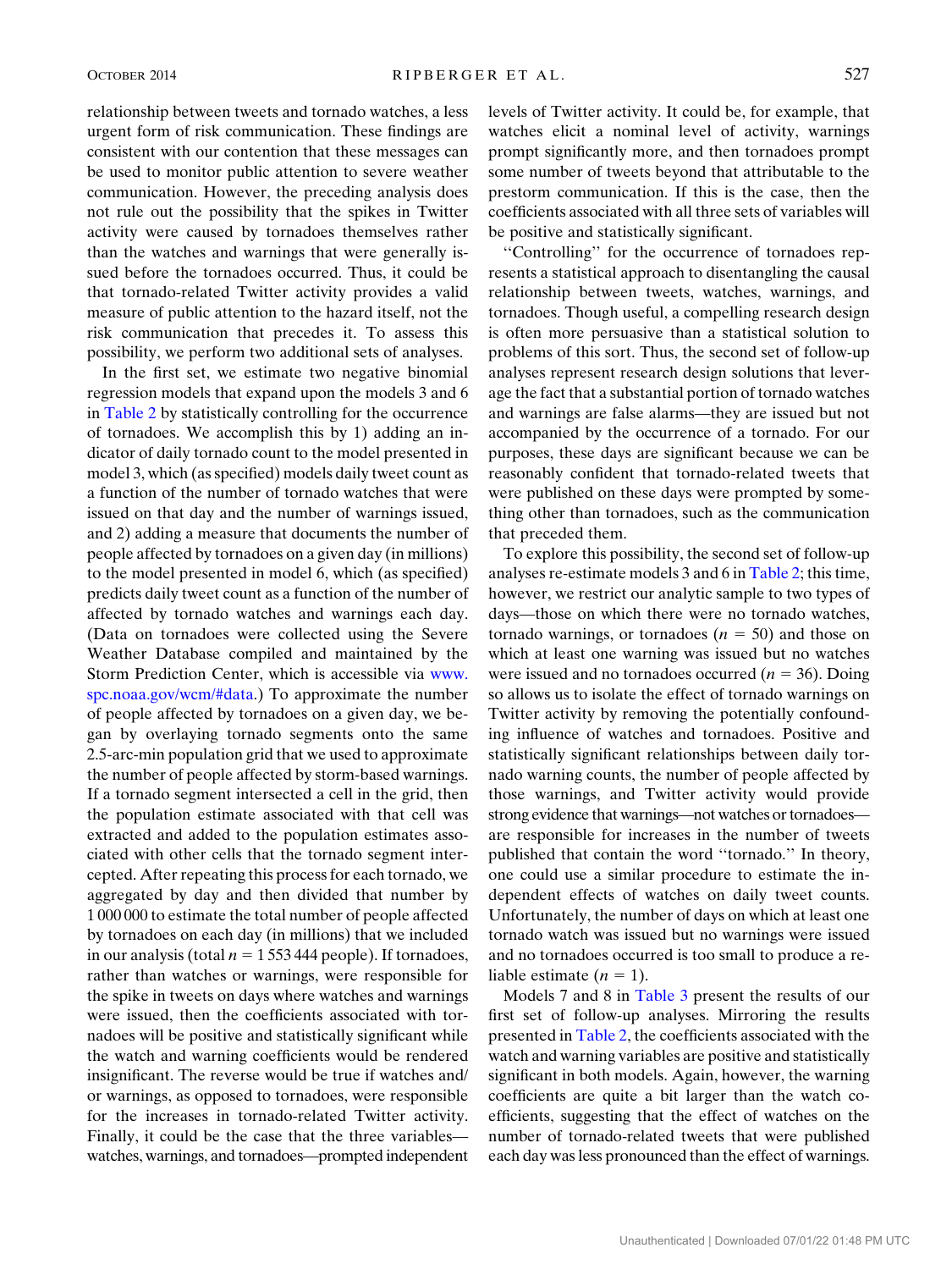<span id="page-8-0"></span>

| TABLE 3. Negative binomial regression models predicting daily tweet counts. Values represent the coefficients and standard errors (in    |
|------------------------------------------------------------------------------------------------------------------------------------------|
| parentheses) derived from four different negative binomial regression models that were fitted using MLE; the outcome variable in all six |
| models is tweets per day and the predictor variables are listed on the left side of the table.                                           |
|                                                                                                                                          |

| Predictor                       | Model 7         | Model 8           | Model 9          | Model 10        |
|---------------------------------|-----------------|-------------------|------------------|-----------------|
| Number of watches               | $0.184*(0.045)$ |                   |                  |                 |
| Number of warnings              | $0.027*(0.005)$ |                   | $0.061*$ (0.016) |                 |
| Number of tornadoes             | $-0.012(0.012)$ |                   |                  |                 |
| Population affected             |                 | $0.031*(0.006)$   |                  |                 |
| by watches (in millions)        |                 |                   |                  |                 |
| Population affected             |                 | $0.243**$ (0.074) |                  | $1.136*(0.281)$ |
| by warnings (in millions)       |                 |                   |                  |                 |
| Population affected             |                 | 0.746(1.606)      |                  |                 |
| by tornadoes (in millions)      |                 |                   |                  |                 |
| Intercept                       | $9.394*(0.040)$ | $9.451*(0.031)$   | $9.310*(0.045)$  | $9.327*(0.043)$ |
| AIC                             | 3875.728        | 3820.411          | 1646.103         | 1644.408        |
| BIC                             | 3891.963        | 3836.646          | 1653.396         | 1651.701        |
| Dispersion parameter $(\theta)$ | 4.740           | 6.237             | 7.411            | 7.556           |
| Number of cases                 | 190             | 190               | 84               | 84              |

\* *p* value  $< 0.001$ .

In contrast, neither the count nor the population coefficients associated with the newly added tornado variables are statistically different from zero, suggesting that tornadoes themselves do not produce increases in Twitter activity above and beyond those attributable to the watches and warnings that, in most cases, preceded them.<sup>7</sup>

Models 9 and 10 in [Table 3](#page-8-0) present the results of our second set of follow-up analyses. Consistent with previous results, model 9 reveals a strong, positive, and statistically significant relationship between daily warning and tweet counts. Model 10 demonstrates a similar relationship—tweets containing the word ''tornado'' were more common on days when a large number of people were affected by warnings. Again, the fact that these findings hold absent the occurrence of a tornado provides strong evidence that tornado-related Twitter activity is prompted by warnings, not tornadoes.

When considered in tandem, these results suggest that tornado watches and warnings—two important forms of risk communication—produce a measurable increase in the number of tweets regarding tornadoes that is independent of tornadoes, the hazard they were designed to proceed. In so doing, they reinforce our contention

that social media in general, and Twitter in particular, can be used to monitor public attention to severe weather communication.

# 5. Discussion and conclusions

Severe weather occurs in a social environment wherein effective communication between providers of hazardous weather information (i.e., forecasters) and the public can mean the difference between life and death. At its core, effective communication requires that two conditions be met: 1) that providers of weather information disseminate their message (i.e., issue a tornado watch or warning) and 2) that the intended recipients of their message (i.e., the population threatened by the convective conditions) receive, pay attention to, and understand it. Though all three parts of the second condition are important, extant research generally focuses on receipt and comprehension, while neglecting attention. This is unfortunate because attention mediates the relationship between information and action. If people are not paying attention when a tornado watch or warning is issued, for example, it is unlikely that they will deliberately engage in the sort of action necessary to protect themselves if a tornado were to occur (i.e., seek shelter).

This neglect of public attention to messages about severe weather likely stems from a variety of factors, some of which involve data limitations. Simply put, we know relatively little about public attention to severe weather communication because researchers in the field have yet to develop an adequate measure of the concept. Motivated by this limitation, we drew upon recent research in other fields to propose and develop a new

 $7$  As suggested by [Gelman and Hill \(2006\)](#page-10-20), we used analysis of variance (deviance) to confirm this ''null'' finding. As expected, adding the tornado parameters to models 7 and 8 did not produce a statistically significant improvement in model fit. It is possible, however, that our sample size  $(n = 190)$  is too small to detect an independent and significant effect for tornadoes, which are (by design) correlated with the other variables in the model (warnings and watches). As such, readers should interpret this null finding for tornadoes with some caution.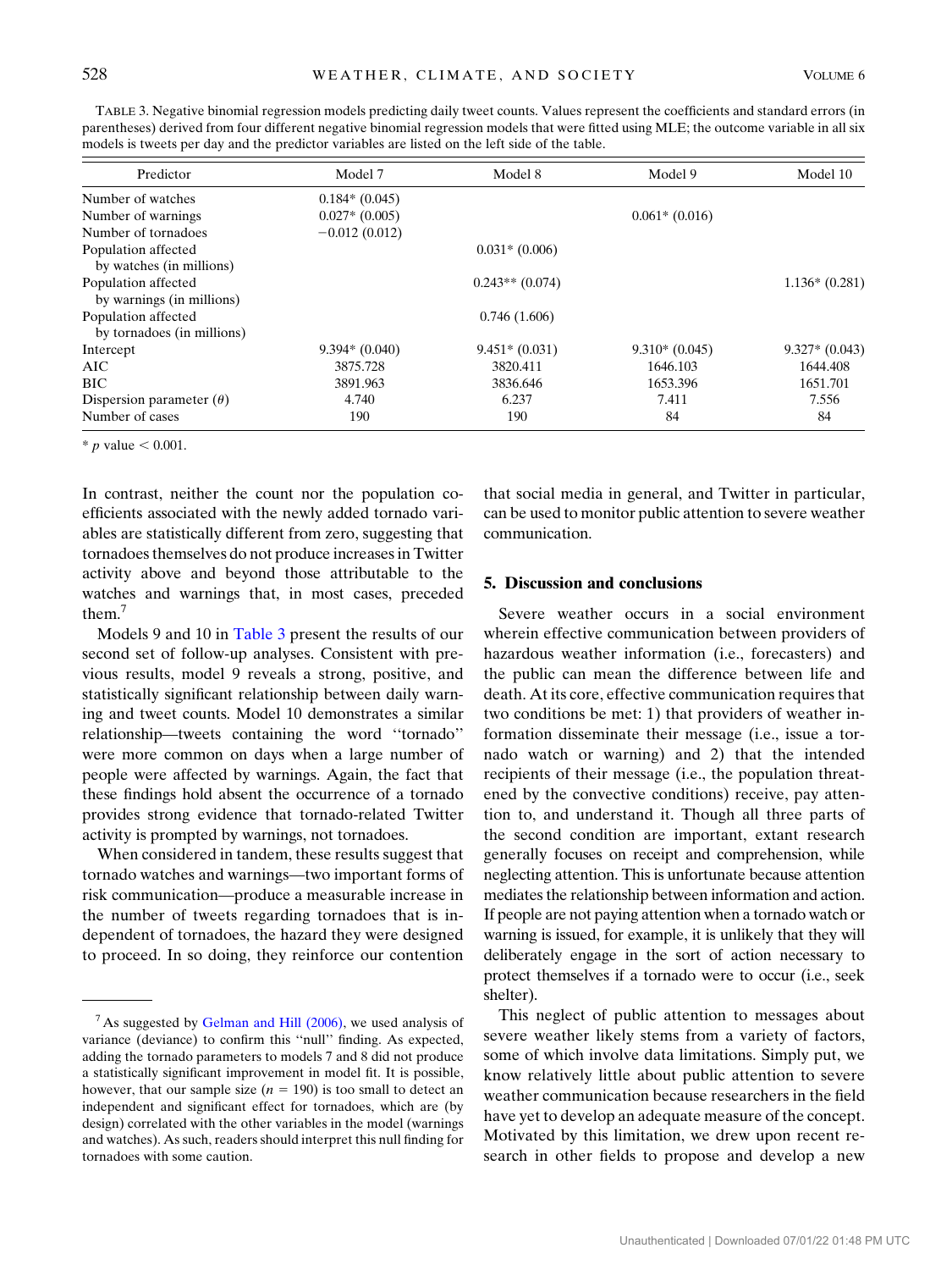indicator of public attention to messages about one type of severe weather (tornadoes) based on public usage of one type of social media (Twitter). After introducing this measure, we subjected it to a series of tests and found that the new indicator is systematically related to a specific type of communication—tornado watches and warnings—in a manner that is consistent with our limited understanding of the concept. Tornado-related tweets are relatively frequent on days when a large number of tornado watches are issued (compared to days where few, if any, warnings or watches are issued) but even more frequent on days when a relatively large number of warnings are issued. A similar pattern characterizes the temporal relationship between Twitter activity and the number of people affected by warnings and/or watches—on days when a large number of people are included in watches, the number of tornado-related tweets is high (relative to the days where few, if any, people are affected), but it is even higher on days when a large number of people are impacted by tornado warnings. On top of this, the evidence we presented suggests daily Twitter activity is more responsive to tornado watches and warnings than tornadoes themselves. Again, this is precisely what we would expect of an indicator that purports to measure public attention to severe weather communication, not the weather itself.

Accordingly, we believe that these results provide preliminary but strong evidence that social media data can be used to develop valid indicators of real-time attention to severe weather communication that will afford future researchers an unprecedented opportunity to answer critical yet unstudied questions about the relationship between communication, attention, and public responsiveness to severe weather. For example, measures of this type might help us to answer important questions about the relative effectiveness of experimental communication strategies such as the ''impact based'' warning system that was recently implemented by NWS offices in parts of Kansas and Missouri. The logic motivating this product is rather straightforward—the public will pay more attention to a given warning if that warning indicates that the potential risk of the approaching storm exceeds some threshold. But is this system effective? Do people pay more attention to severe thunderstorm and tornado warnings when they contain high-threat language? One way to answer this question involves the construction and use of a measure similar to the one we employed in this paper. If the experimental warning system is effective, then public attention to tornado warnings—as indicated by social media trends in the regions that have employed the new system—will vary as a function of the threat tag assigned to warning issued.

This example represents one of the many questions that real-time indicators of public attention to severe weather communication will allow researchers to explore in the near future. This paper uses social media to develop and validate a crude version one such indicator. Our hope is that our discussion and this indicator—in tandem with other indicators—will provide analysts with the inspiration and tools necessary to go forth and develop better, more refined, indicators. Among other things, we suggest that researchers interested in this pursuit work to develop a system that is capable of separating the signal (tweets from attentive members of the public) from the noise (everything else) in near–real time so that providers of severe weather information can meaningfully track the effect of their messages on public attention as they disseminate them. Accomplishing this will require careful consideration of the dynamics within social media communities. On Twitter, for example, messages occasionally go ''viral''—they are transmitted and retransmitted (retweeted) many times in a short period of time. This happens for a number of reasons, most of which are related to the content of the message and/or the centrality of the user who posted the original message within an expansive and active network of other users ([Hong et al. 2011](#page-10-21); [Hansen et al. 2011;](#page-10-22) [Hoang](#page-10-23) [et al. 2011\)](#page-10-23). The development of a real-time system capable of separating the signal from the noise will have to take these and other dynamics into account.

Future research, development, and refinement notwithstanding, we hope that our research showcases the benefits of empirically measuring and studying public attention to severe weather risk communication.

Acknowledgments. Funding for this project was provided by NOAA/Office of Oceanic and Atmospheric Research under NOAA–University of Oklahoma Cooperative Agreements NA11OAR4320072 and NA12OAR4590120, U.S. Department of Commerce. The statements, findings, conclusions, and recommendations are those of the author (s) and do not necessarily reflect the views of NOAA or the U.S. Department of Commerce.

#### REFERENCES

- <span id="page-9-2"></span>Aguirre, B. E., 1988: The lack of warnings before the Saragosa tornado. Int. J. Mass Emerg. Disasters, 6, 65-74.
- <span id="page-9-1"></span>Ahlborn, L., J. M. Franc, and D. S. Med, 2012: Tornado hazard communication disparities among Spanish-speaking individuals in an English-speaking community. Prehosp. Di-saster Med., 27, 98-102, doi:[10.1017/S1049023X12000015](http://dx.doi.org/10.1017/S1049023X12000015).
- <span id="page-9-0"></span>Brooks, H. E., and C. A. Doswell, 2002: Deaths in the 3 May 1999 Oklahoma City tornado from a historical perspective. Wea. Forecasting, 17, 354-361, doi[:10.1175/1520-0434\(2002\)017](http://dx.doi.org/10.1175/1520-0434(2002)017<0354:DITMOC>2.0.CO;2)<0354: [DITMOC](http://dx.doi.org/10.1175/1520-0434(2002)017<0354:DITMOC>2.0.CO;2)>2.0.CO:2.